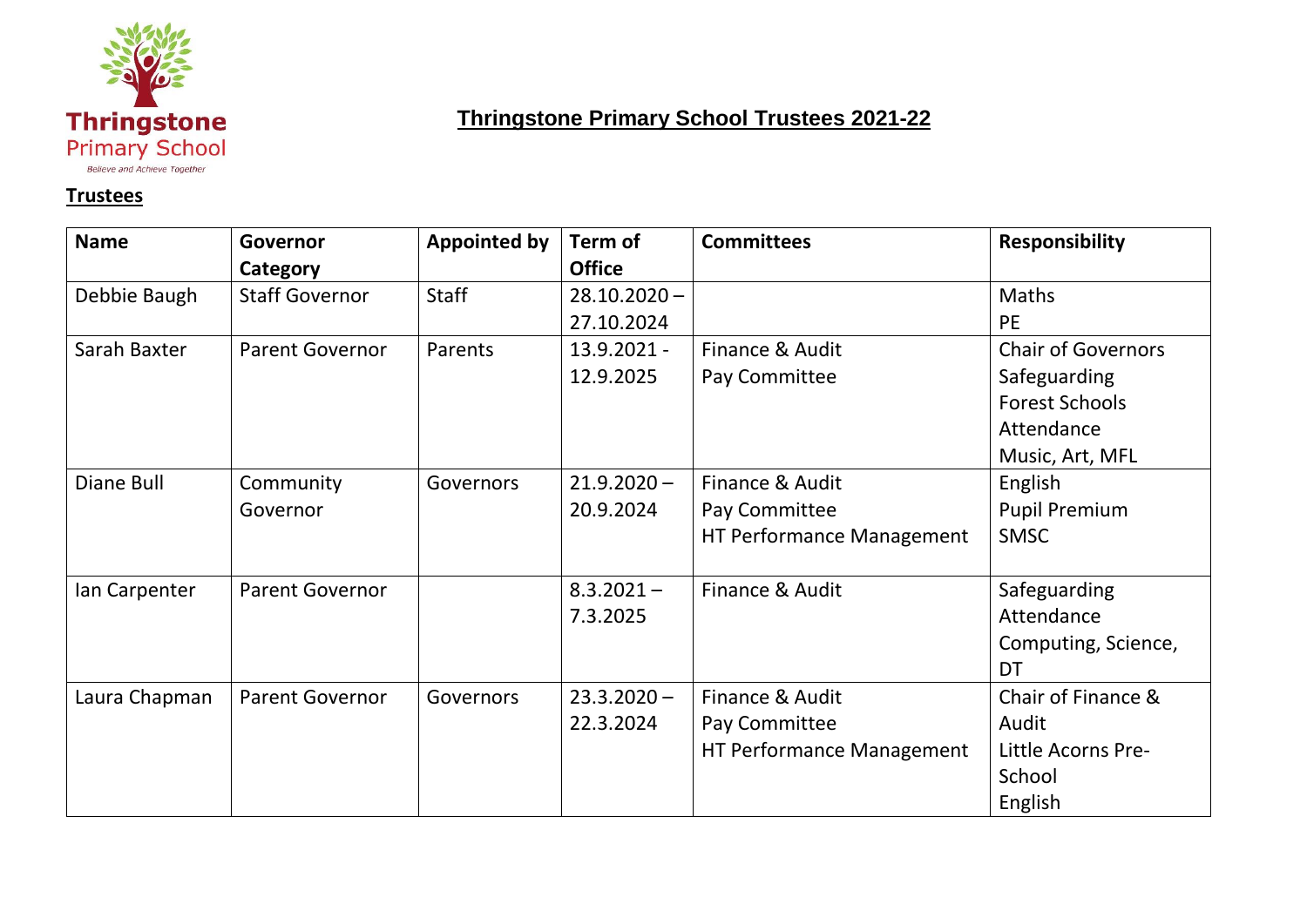| Linda Gallacher | Community              | Governors | $14.6.2021 -$  | Finance & Audit | <b>Staff Well-being</b>   |
|-----------------|------------------------|-----------|----------------|-----------------|---------------------------|
|                 | Governor               |           | 13.6.2025      |                 | <b>SEND</b>               |
| Kayleigh Jones  | <b>Staff Governor</b>  | Staff     | $31.1.2022 -$  |                 |                           |
|                 |                        |           | 30.1.2026      |                 |                           |
| Gemma Patel     | <b>Parent Governor</b> | Parents   | $26.11.2018 -$ |                 | Data Protection Office    |
|                 |                        |           | 26.11.2022     |                 | <b>Website Compliance</b> |
|                 |                        |           |                |                 | History, Geography, RE    |
|                 |                        |           |                |                 | <b>Staff Wellbeing</b>    |
|                 |                        |           |                |                 | <b>SMSC</b>               |
|                 |                        |           |                |                 | <b>PE</b>                 |
| Sarah Spencer   | <b>Parent Governor</b> | Parents   | $8.3.2021 -$   | Finance & Audit | <b>SEND</b>               |
|                 |                        |           | 7.3.2025       |                 |                           |
| Jane Watson     | Community              | Governors | $24.9.2018 -$  |                 | <b>Maths</b>              |
|                 | Governor               |           | 23.9.2022      |                 | <b>Pupil Premium</b>      |

### **Members**

| <b>Name</b>             | <b>Appointed by</b>       | From       |
|-------------------------|---------------------------|------------|
| Diane Bull              | Original<br>member        | 1.6.2013   |
| <b>Claire Pickering</b> | Appointed by<br><b>GB</b> | 1.10.2021  |
| Gemma Patel             | Appointed by              | 26.11.2018 |

# **Accounting Officer & Chief Financial Officer**

| <b>Name</b>  | From     |
|--------------|----------|
| Ella Roberts | 1.6.2013 |